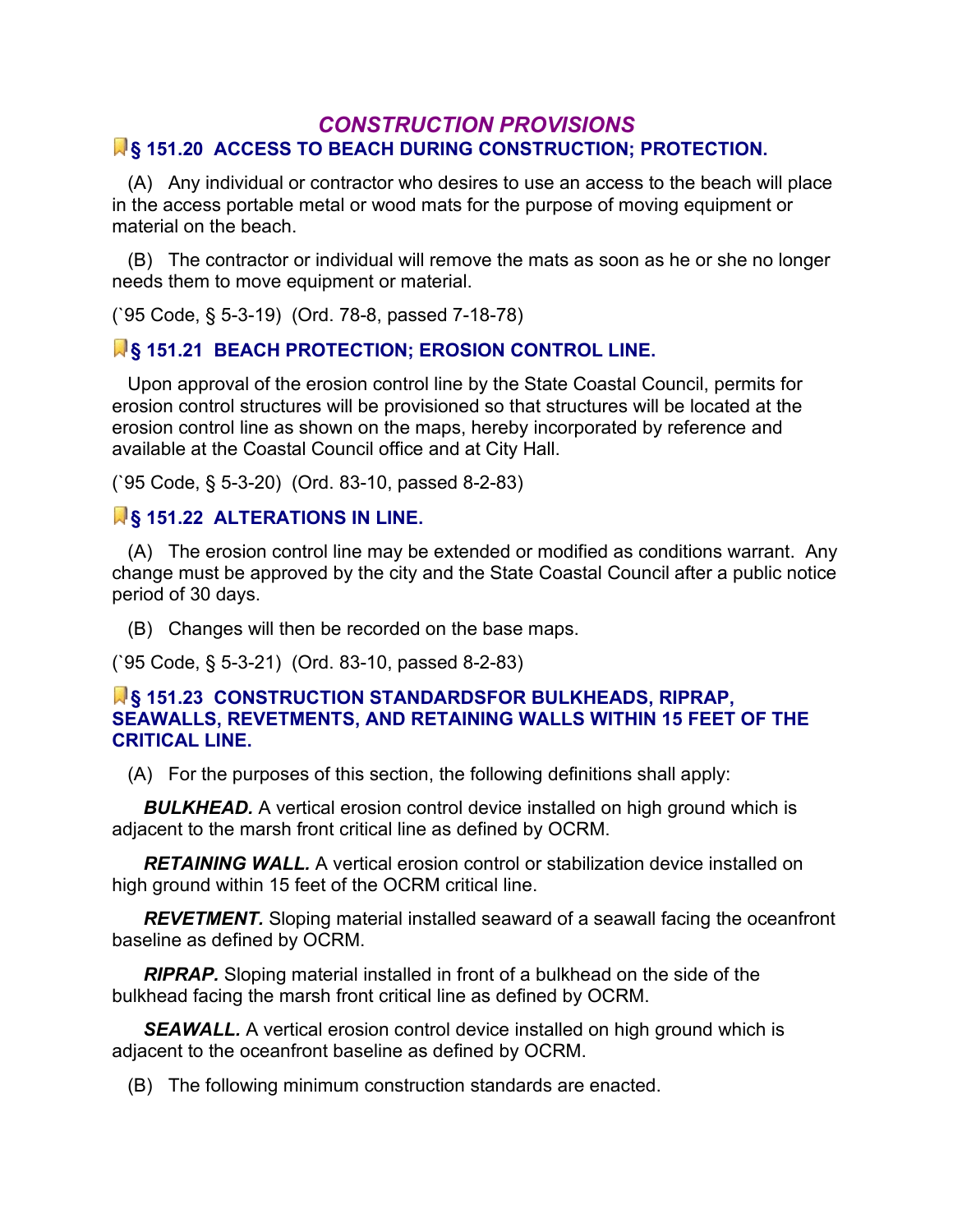(1) All erosion control structures placed wholly or partly within the Dune Management Area or the setback from the critical line must be maintained in an intact usable condition or removal may be sought at the owners expense.

 (2) New or substantially improved seawalls and associated revetments on the beach constructed after March 1, 2019 and placed wholly or partly within the Dune Management Area must be constructed so that the top of the vertical seawall is at an elevation of eight feet NAVD 88. Any portion of the Dune Management Area disturbed for the repair of an existing seawall or the construction of a new or substantially improved seawall after March 1, 2019 shall be filled such that the finished grade of the area of disturbance is at an elevation of ten feet NAVD 88 and planted with appropriate vegetation as designated by the Building Official.

 (3) New or substantially improved bulkheads, retaining walls, or associated riprap constructed within 15 feet of the critical line after March 1, 2019 and placed wholly or partly within the required setback from the critical line must be constructed so that the top of the vertical structure is no higher than the adjacent grade on the landward face. Any portion of the critical line setback disturbed for the repair of an existing bulkhead or the construction of a new or substantially improved bulkhead after March 1, 2019 shall be filled such that the finished grade of the area of disturbance is at an elevation similar to the grade on the landward side and planted with appropriate vegetation as designated by the Building Official.

 (4) Construction of bulkheads, seawalls, retaining walls within 15 feet of the critical line,and revetments as well as the placement of riprap shall require a permit from the city and proof of location behind the SCDHEC OCRM critical line or baseline in the form of a pre-construction survey with an OCRM certified critical line or baseline location and an as-built survey showing as-built improvement and the certified baseline or critical line as applicable.

 (5) No portion of a bulkhead, riprap, seawall, retaining wall or revetment shall be placed seaward of the baseline or beyond the critical line without approval of SCDHEC OCRM.

 (6) Bulkhead, riprap, seawalls, retaining walls within 15 feet of the critical line, and revetments shall be designed by a professional engineer, registered in the state and shall meet the following minimum standards:

(a) *Bulkhead, retaining walls and seawall requirements.*

1. *Materials.*

 i. Reinforced concrete six inches thick designed with adequate reinforcement to achieve a 3,000 psi 28-day strength.

 ii. Pressure treated wood three inches by ten inches or three inches by 12 inches tongue and groove, or a double thickness of two inches sheeting with staggered joints is acceptable for walls with a standing height of under four feet.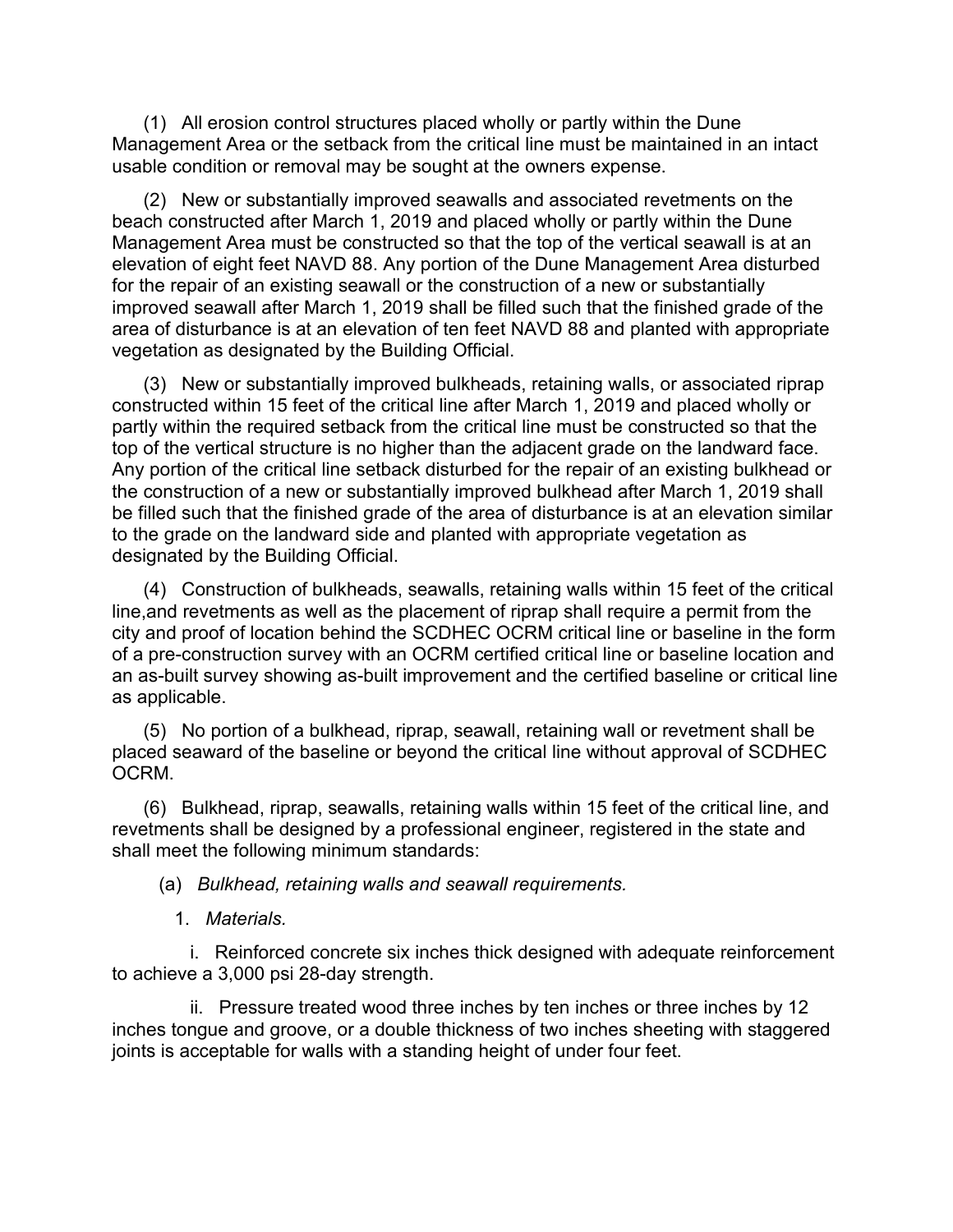2. *Depth of embedment.* The depth of embedment of a bulkhead shall be at least equal the height of the wall above the ground. An allowance should be made to account for erosion scour after construction.

 3. *Tiebacks.* Tiebacks shall be located at a spacing of eight feet or less and attached to secure anchors capable of withstanding a 2,000- pound pull. Tiebacks may be deleted if a revetment is placed seaward of the bulkhead.

 4. *Backfill.* The bulkhead will be backfilled with a compacted clean granular material to provide adequate support. "Clean" shall mean no metal, wood or glass.

 5. *Protection from flanking.* Bulkheads will either tie into adjacent bulkheads or will have an adequate return wall meeting the same requirements as the seaward wall.

 6. *Seawalls.* No new vertical unfaced seawall shall be allowed on the ocean front. Any new vertical seawall surface must be faced with a sloping revetment.

(b) *Revetments.*

 1. *Materials.* Broken pavement, blocks or bricks are not acceptable materials for the outer layer of a revetment. However, they may be used for under layers. The outside of a revetment shall consist of at least two layers of armor stones whose pieces shall range in weight from a minimum of ten pounds to a maximum of 250 pounds; at least 60% shall weigh more than 150 pounds.

 2. *Construction.* Revetments shall be underlain with a commercial grade porous filter cloth designed for ocean erosion control and approved by the Building Official (i.e. Phillips 66 stock or equal), and placed on a slope no steeper than one vertical to two horizontal. The toe at the revetment shall extend at least two feet below the existing beach elevation and the ends shall be protected from flanking.

(c) *Riprap.*

1. *Materials.* Broken pavement, blocks or bricks are not acceptable.

 2. *Design.* Riprap placement must be designed by a licensed marine contractor or a designed professional registered in the State of South Carolina.

 (C) Adherence to these minimum standards will not guarantee that the bulkhead, riprap, seawall or revetment will withstand wave or tide forces or that it will protect against erosion. These standards are to prevent unsightly and inferior structures that would have little or no chance of success, and could possibly become a hazard or nuisance.

 (D) Seawall construction activity from May 1 through October 31 is subject to the following requirements.

 (1) The permit holder must contact the Folly Beach Turtle Watch Permit Holder each day prior to the commencement of work. The Folly Beach Turtle Watch Permit Holder will provide verification that there are no active turtle nests in the work area. Verification will be provided prior to 8:00 a.m.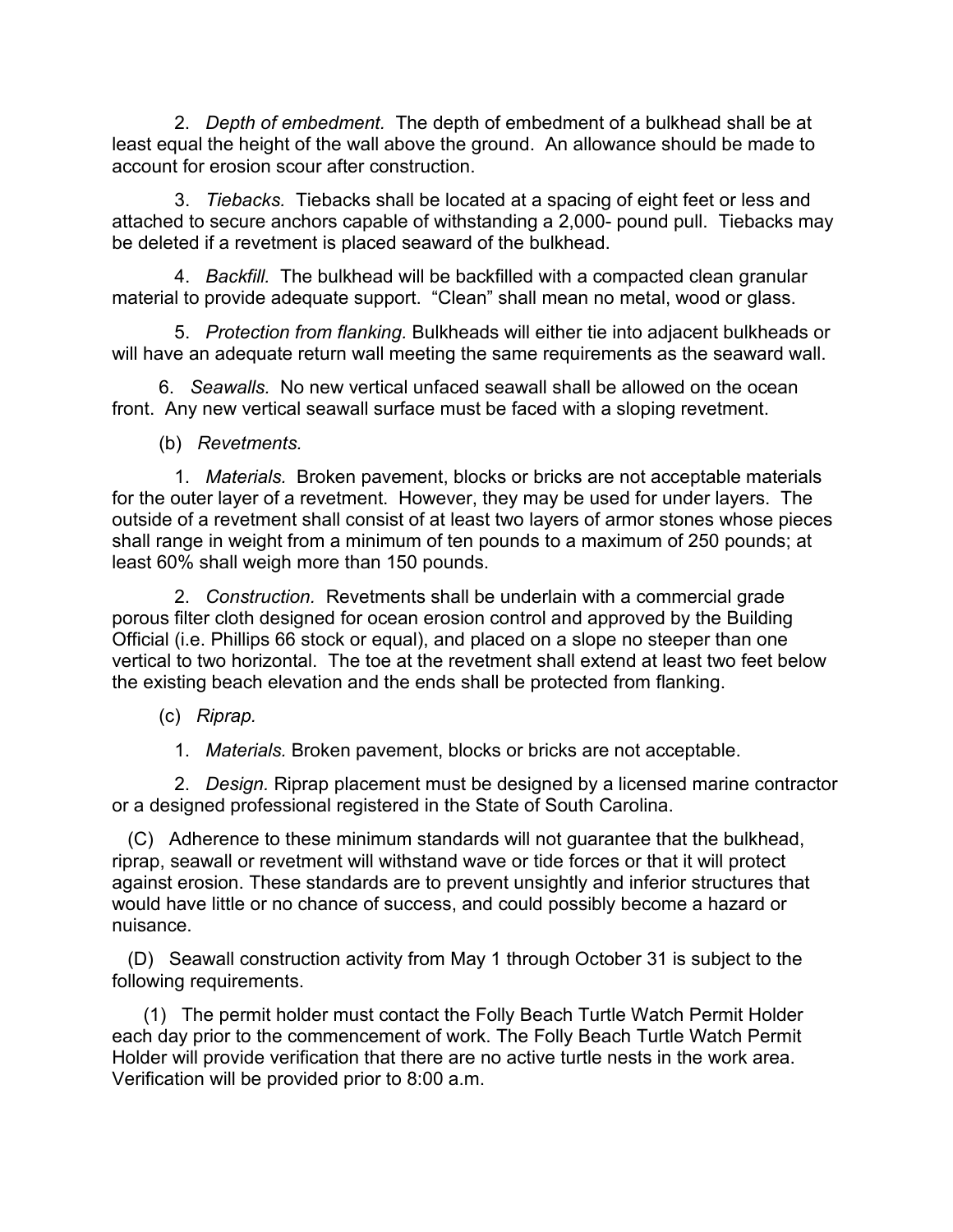(2) If an active nest is located in the work area, work must stop until the nest is relocated. If a turtle nest located in the work area is established before permitted work begins and can't be relocated, construction cannot begin until the nest hatches.

 (3) The *WORK AREA* shall be defined as the area within 25 feet of the location of the seawall or the path used to access the site.

(`95 Code, § 5-3-22) (Ord. 83-10, passed 8-2-83; Am. Ord. 83-18, passed 1-3-84; Am. Ord. 84-29, passed 12-18-84; Am. Ord. 02-05, passed 1-25-05; Am. Ord. 10-15, passed 8-11-15; Am. Ord. 09-19, passed 2-11-19; Am. Ord. 26-19, passed 8-13-19; Am. Ord. 04-20, passed 6-9-20)

### **§ 151.24 SPECIAL REQUIREMENTS FOR CONSTRUCTION SEAWARD OF THE BASELINE.**

 If an applicant requests to build or rebuild a structure, including an erosion control structure or device, seaward of the proposed baseline that is not allowed otherwise, the city may issue a special permit to the applicant authorizing the construction or reconstruction upon verification from SCDHEC OCRM that the structure has received approval from the state. The structure shall not be constructed or reconstructed on a primary oceanfront sand dune or on the active beach. If the beach erodes to the extent the permitted structure becomes situated on the active beach, the permittee agrees to remove the structure from the active beach. However, the use of the property authorized under this provision, in the determination of the city, must not be detrimental to the public health, safety, or welfare.

(Ord. 28-98, passed - - 98; Am. Ord. 09-19, passed 2-11-19)

# **<b>8** 151.25 DUNE WALKOVERS.

 To protect the integrity of the front dune and to mitigate intrusion into ocean views from adjacent beachfront property, the following standards shall apply to the construction of new and replacement dune walkovers. These standards shall apply in addition to any and all regulations promulgated by the State Office of Ocean and Coastal Resources Management for dune walkovers incidental to residential uses on Folly Beach.

(A) Dune walkovers shall not be wider than six feet.

 (B) Dune crossovers shall not be built more than three feet higher than required by beachfront management regulations, floodplain management standards, or other applicable requirements, or, in the absence of such requirements, no more than three feet above grade, excepting stairs and handicap access ramps leading to the first heated floor of the primary structure on the lot.

 (C) Dune walkovers shall be constructed to extend beyond the toe of the seaward most dune.

 (D) Observation decks shall be limited to 35 square feet in area. These may include benches, light storage, and other appurtenant features in accordance with OCRM and/or city floodplain management standards.